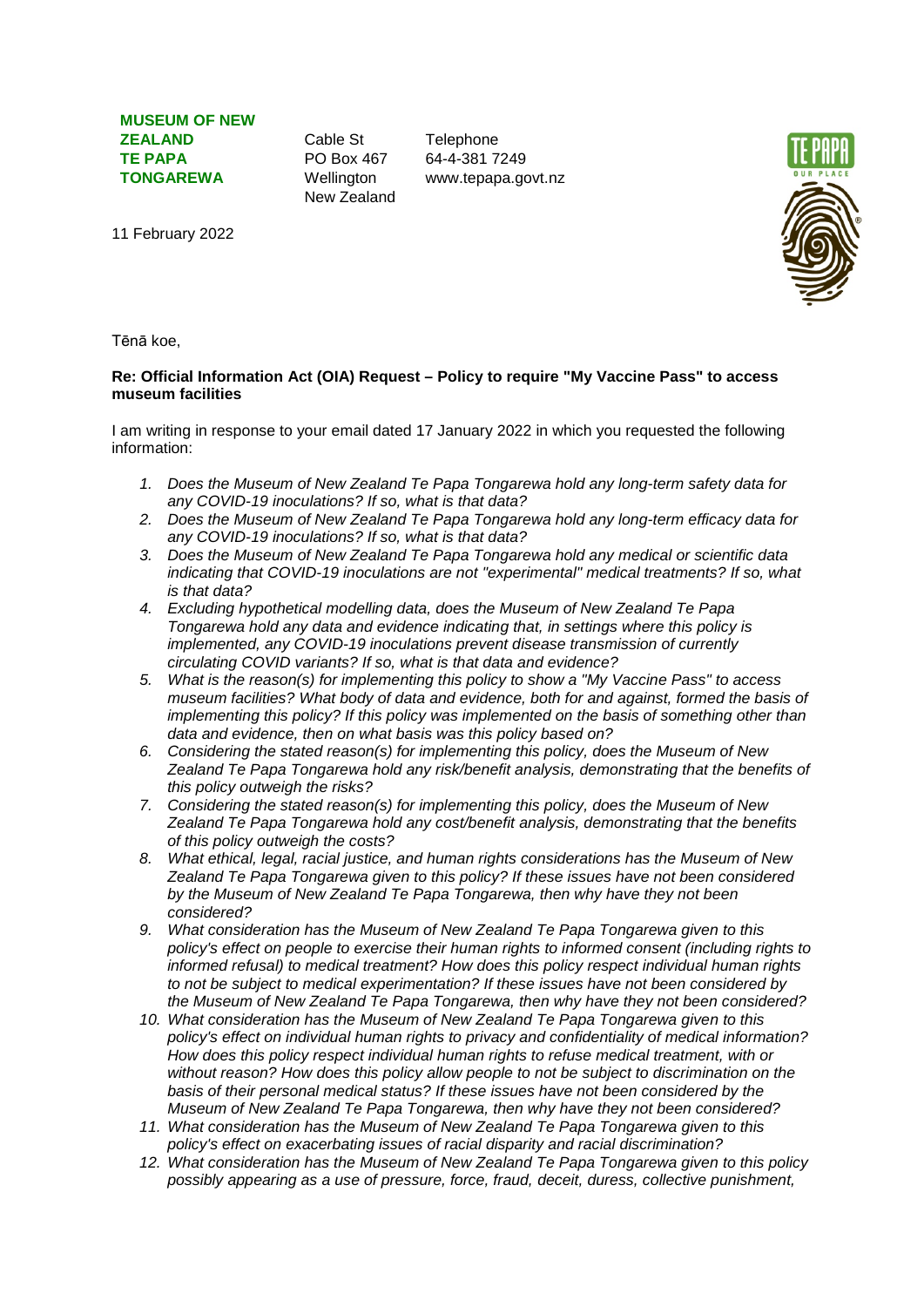*over-reach, or other ulterior forms of constraint or coercion to encourage, incentivize, or otherwise promote (experimental) medical treatments? If these issues have not been considered by the Museum of New Zealand Te Papa Tongarewa, then why have they not been considered?*

- *13. What consideration has the Museum of New Zealand Te Papa Tongarewa given to this policy's effect on individual human rights, and how that may expose proponents, advocates, and/or actors on behalf of such polices to culpability for human rights violations, crimes against humanity, and/or war crimes? If these issues have not been considered by the Museum of New Zealand Te Papa Tongarewa, then why have they not been considered?*
- *14. Excluding advice which is both (a) unsolicited and (b) from the general public; what advice and influence has the Museum of New Zealand Te Papa Tongarewa received about implementing this policy? Where did such advice come from?*
- *15. If a person is pressured into receiving this medical treatment in order to access museum facilities, what liability does the Museum of New Zealand Te Papa Tongarewa accept for any adverse reactions such person may suffer, as a result of this medical treatment? If this has not been considered by the Museum of New Zealand Te Papa Tongarewa, then why has this not been considered?*

Our response follows:

- 1. No. Te Papa has followed the World Health Organisation, (WHO), and the New Zealand Ministry of Health, (NZ MoH), guidance that is in the public domain regarding the safety of COVID Vaccines
- 2. No. Te Papa has followed WHO and NZ MoH guidance that is in the public domain regarding the efficacy of COVID Vaccines.
- 3. No. Te Papa has followed WHO and NZ MoH guidance that is in the public domain regarding the acceptance that successful testing of COVID-19 vaccines elevates them above the ranking of "experimental medical treatments".
- 4. No. Te Papa has followed WHO and NZ MoH guidance that is in the public domain regarding the efficacy of COVID-19 vaccines in reducing the transmission of COVID-19.
- 5. Te Papa's Vaccination Policy has been introduced based upon WHO and NZ MoH guidance that is in the public domain regarding the efficacy of COVID-19 vaccines in reducing the transmission of COVID-19.
- 6. Yes, Te Papa followed NZ MoH advice and conducted a risk assessment that identified the over-riding benefits to our staff and vulnerable visitors through introducing a Vaccination Policy.
- 7. No cost/benefit analysis has been conducted however at the date of answering this OIA request, not a single Te Papa staff member has been identified as a COVID-19 case.
- 8. Te Papa's Vaccination Policy was introduced in the interest of the wellbeing of our staff and vulnerable visitors.
- 9. Te Papa's Vaccination Policy was introduced in the interest of the wellbeing of our staff and vulnerable visitors.
- 10. Te Papa's Vaccination Policy was introduced in the interest of the wellbeing of our staff and vulnerable visitors.
- 11. Te Papa's Vaccination Policy was introduced in the interest of the wellbeing of our staff and vulnerable visitors which we weighed up against the rights of potential visitors who choose not to be vaccinated.